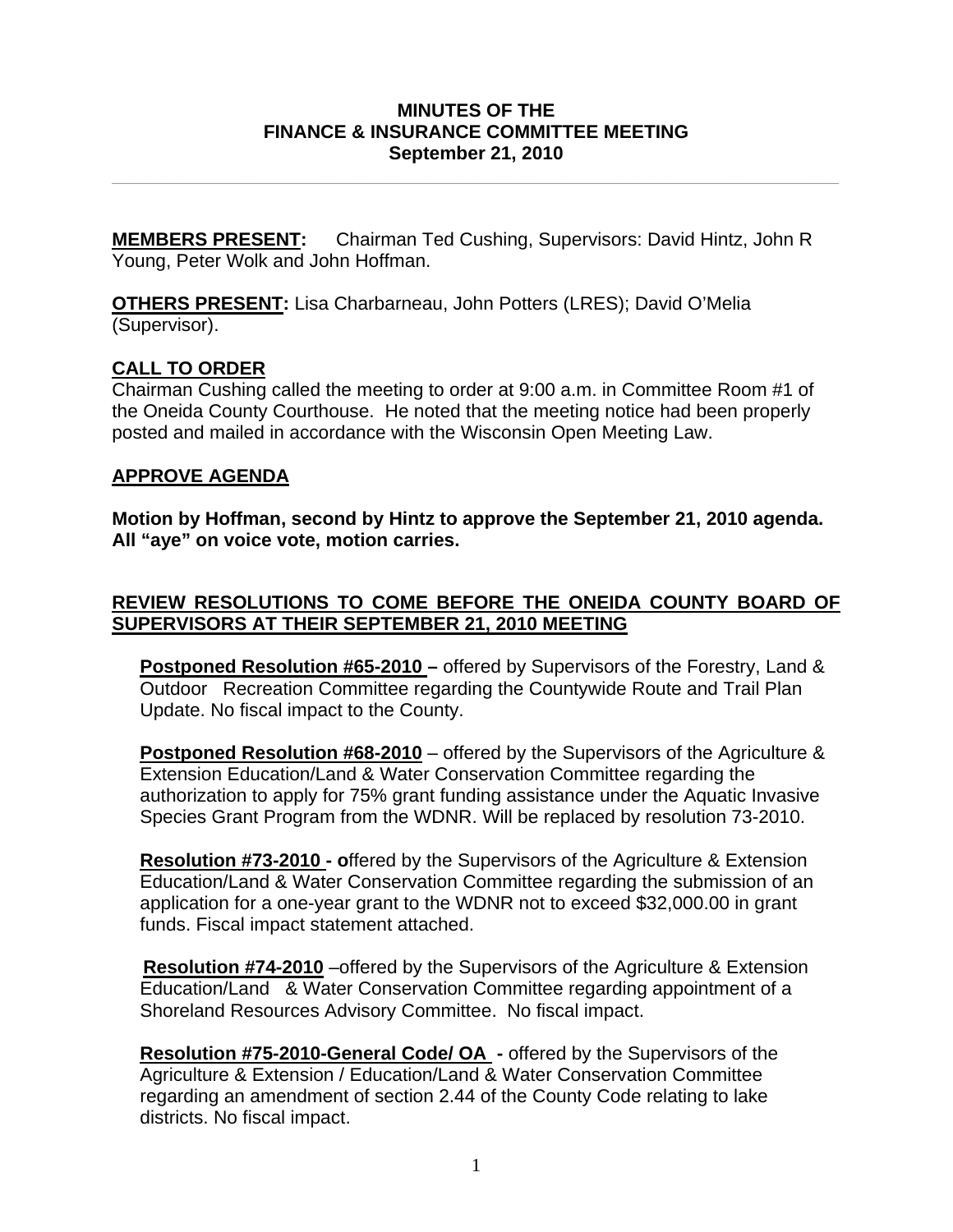Finance & Insurance Committee Meeting Minutes September 21, 2010 Page 2

**Resolution #76-2010 –** offered by Supervisors of the Planning & Zoning Committee regarding a change in fee schedule for "At Risk" septic systems. Positive fiscal impact to the county based on higher fees being set.

**Resolution #77-2010 –** offered by Supervisors of the Labor Relations and Employee Services Committee regarding renewal of the Community Policing Deputy Sheriff position. Fiscal impact statement attached.

**Resolution #78-2010** – offered by the Supervisors of the Emergency Management Committee regarding approval of the All Hazards Mitigation Plan. No fiscal impact.

**Resolution #79-2010** – offered by the Supervisors of the Highway Committee regarding an advisory referendum during the November 2010 election - "Should the Wisconsin constitution be amended to prohibit any further transfers or lapses from the segregated transportation fund?" No fiscal impact.

**Resolution #80-2010** - offered by the Supervisors of the Highway Committee regarding \$7,686.57 to be paid to the Town of Pine Lake and the money to come from the County Bridge Aid Account. Fiscal impact contained on front page of resolution.

R**esolution #81-2010** - offered by the Supervisors of the Solid Waste Committee granting a loan of \$100,000 from the County General Fund for the purchase of an excavator. Fiscal impact attached.

**Resolution #82-2010 -** offered by Supervisors of the Solid Waste Committee granting a loan of \$115,000 from the County General Fund for mini-hook lift truck, roll-off containers and a security camera system. Fiscal impact attached.

**Resolution # 83-2010** – offered by the Supervisors of the Forestry Land & Outdoor Recreation Committee granting the right of first refusal to the land and lease rights with regard to cell phone towers with Nsighttel Wireless on County owned lands in the Town of Woodboro. No fiscal impact.

**Resolution #84-2010** – offered by the Supervisors of Land Records Committee regarding approval of the Land Information Plan. No fiscal impact.

**Resolution #85-2010** – offered by the Supervisors of the Finance Committee authorizing the preparation and submittal of a USEPA Brownfield Assessment Grant Application for Hazardous Substances and Petroleum Products and the authorization of the NCWRPC Executive Director to act on behalf of the County. No fiscal impact.

**Motion by Hoffman, second by Hintz to forward Resolutions to County Board for consideration. All "aye" on voice vote, motion carries.**